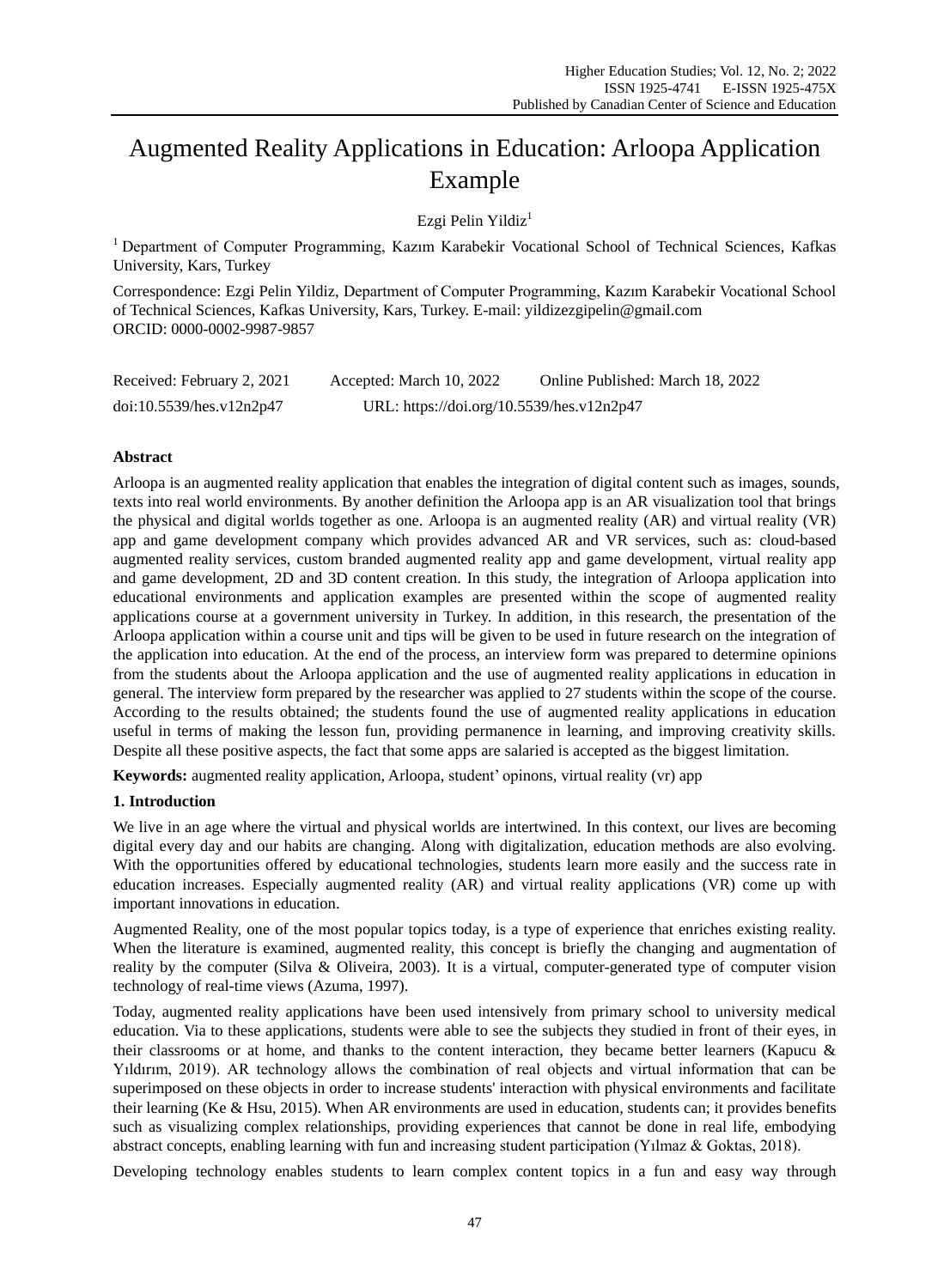augmented reality devices. Students can interact with objects in the virtual environment and realize permanent learning (Boz, 2019). These technologies are based on real images of virtual objects provides opportunities for interaction. In addition, augmented reality technologies turn textbooks, classroom boards and static objects in learning environments into multimedia possibilities thus, it increases the functional richness of the environments and enables different cognitive channels to work in learning.

In this context, the working principle of the Arloopa application, which is thought to had provide these opportunities, and its application in education is presented. ARLOOPA is an augmented reality and virtual reality app which provides advanced AR services that lets people impose digital content (images, sounds, text) over a real-world environment. AR is about to become a part of everyday life. With Arloopa will appear in a colorful and imaginative world.

#### **2. Conceptual Framework**

In the literature, it is remarkable that there are many studies on the use of augmented reality applications in education. It is seen that the number of studies conducted at domestic and abroad on the use of augmented reality in education is increasing day by day. In general, comparative studies between augmented reality-based applications and traditional classroom applications have revealed that augmented reality technology increases students' learning (Freitas and Campos, 2008; Kerawalla, Luckin, Seljeflot, and Woolard, 2006). Some researchers claim that augmented reality performs kinesthetic learning by internalizing body movements and senses with the content, since it provides direct interaction with the educational material (Seo, Kim, & Kim, 2006). Some of those researches;

Onder (2017), researched Augmented Reality Applications in Education: Aurasma and Color Mix in his study. In the study, a presentation was made about the working principle of applications, application preparation, development and the use of the developed tools. In addition, the environments were presented to the students' opinion. As a result; it was considered important to use these technologies in terms of students having difficulties in understanding digital lessons, concretization of information by visual learning environments and permanence of information in verbal lessons. In addittion it was emphasized that the use of Aurasma and Color Mix applications in teaching environments should become widespread, as they offer AR environment opportunities, are easy to use, support distance education, offer individualized learning environments, and can be used as an assessment tool.

Demir, Yılmaz and Paksoy (2020), discussed the subject of augmented reality in his book of original studies in social sciences. The design of the augmented reality-based physics book developed by Arloopa is the subject of the book part. Augmented Reality Physics Book is structured as marker-based. When the visuals in the book are viewed with a mobile device, videos, animations and presentations become active. With this digital book, many experiments that could not be carried out in the classroom environment were moved to the augmented reality environment, and the content was supported by videos and presentations about physics concepts encountered in daily life.

Waliyuddin and Sulisworo (2022), developed a testing tool integrated with Augmented Reality (AR) and Google Scholar (GS) to promote students' digital literacy skills in their research. In this context, Arloopa application was used in augmented reality dimension. The subject matter was the scale and comparison. Product trials were applied to 11th-grade students in Sleman, Indonesia. As a result, that is, the test instrument that has been made contains valid items. In addition, at the level of reliability, the instrument test created is categorized as reliable.

## *2.1 The Purpose of the Research*

Within the scope of this research, a sample application regarding the working principle of Arloopa application and its use in educational environments is presented. Within the scope of augmented reality applications in education course, students were asked to choose a lesson unit example and the integration of this unit into the classroom environment with the Arloopa augmented reality application was requested from the student groups. At the end of the process, students' opininos on the use of Arloopa application and augmented reality applications in education in general were discussed.

#### **Sub-purposes for this scope:**

- What are your positive opinions about the use of augmented reality applications in education?
- What are your negative opinions about the use of augmented reality applications in education?
- Would you like the use of augmented reality applications on behalf of other course contents? If the answer is yes, for which courses would you recommend using the application?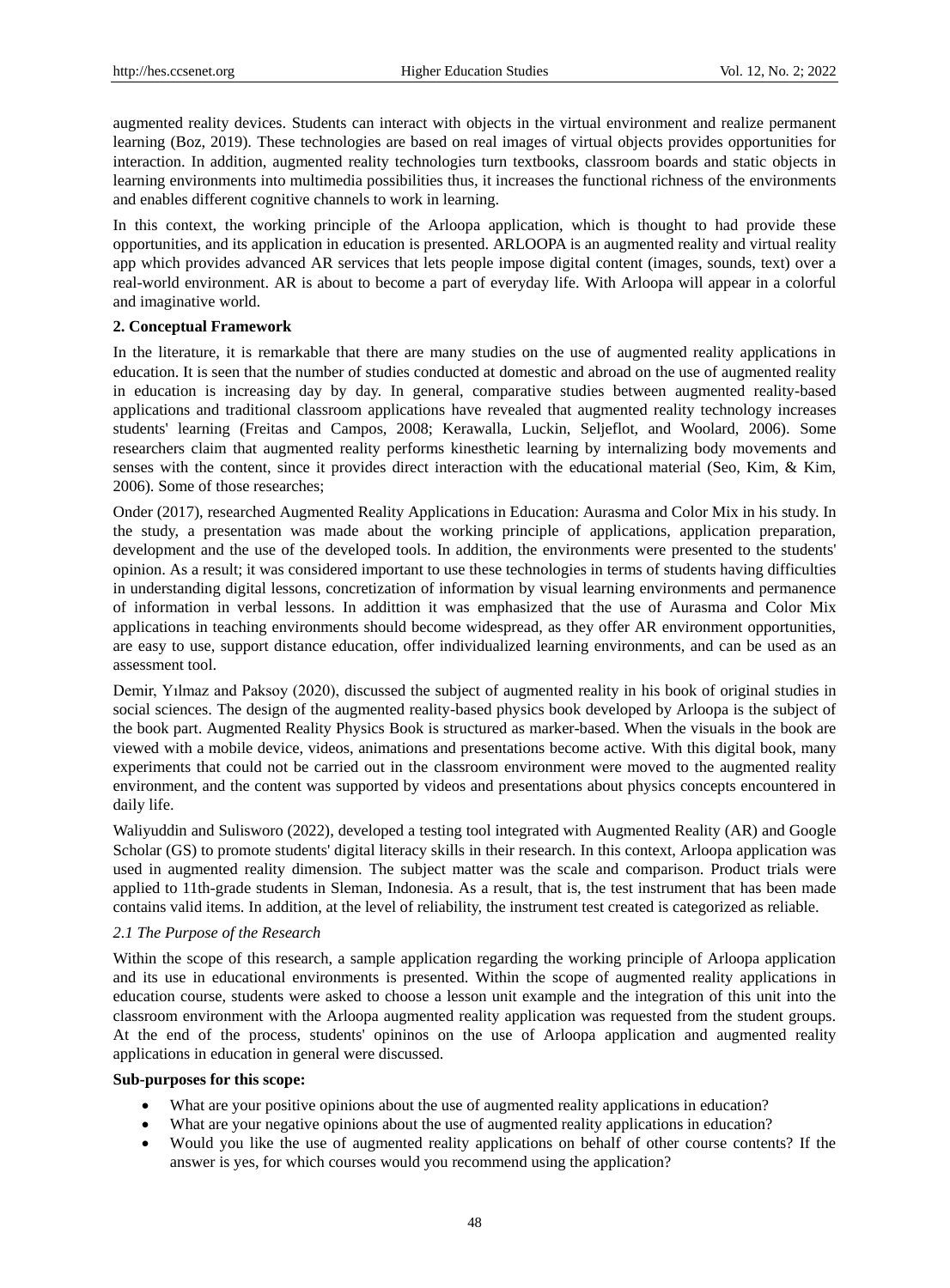Which of the augmented reality applications did you find more useful in the training introduced in the course? and why?

## *2.2 The Important of the Research*

AR technology provides virtual examples and includes effective elements to supplement materials such as textbooks. With AR, classes become more interactive, increase motivation, provide different perspectives on topics, and help develop creativity and imagination.

Considering all these usage advantages, it is aimed to introduce the Arloopa augmented reality application, which is an application example in this study to be preferred more in learning and teaching environments. In addition, an interview form was developed for the evaluation of augmented reality applications in this study. In this scope it is thought that this study will be important in terms of spreading the use of augmented reality applications in education and shedding light on future research.

# **3. Method**

# *3.1 Research Method*

This study is an example of mixed research method. Mixed methods research is research in which the researcher collects and analyzes data, incorporates findings, and makes inferences using qualitative and quantitative approaches or methods in a single study or research program (Tashakkori&Creswell, 2007).

# *3.2 Study Group*

The study group of this research consists of 27 university students studying at the Computer Technologies department of a state university in Turkey. When the demographic characteristics of the students are examined, their ages are between 20-25 years old. Looking at the gender variable, 15 boys and 12 girls were identified.

# *3.3 Data Collection Tool & Data Collection Method*

The interview form prepared by the researcher was applied to 27 students within the scope of the course. The form was applied face to face to the students during the lesson. The interview form consists of demographic information and 4 open-ended questions. Before the form was applied to the study group, it was examined by 3 field experts and 1 language expert within the framework of content validity.

## *3.4 Data Analysis*

Content analysis method was used in the analysis of qualitative data. Content analysis is a research tool used to determine the presence of certain words, themes or concepts within some given qualitative data (Buyukozturk, 2018).

# **4. Application Design**

When augmented reality is mentioned, it is often meant to transfer virtual objects and information from the real world onto images in real time. This technology creates an artificial environment by adding virtual data on top of the real world. Many developer companies have produced augmented reality applications, opening the technology to different application areas and enabling it to appeal to a wider user base. One of these applications is ARLOOPA. ARLOOPA is an augmented reality and virtual reality app which provides advanced AR services that lets people impose digital content (images, sounds, text) over a real-world environment.



Figure 1. Arloopa Augmented Reality App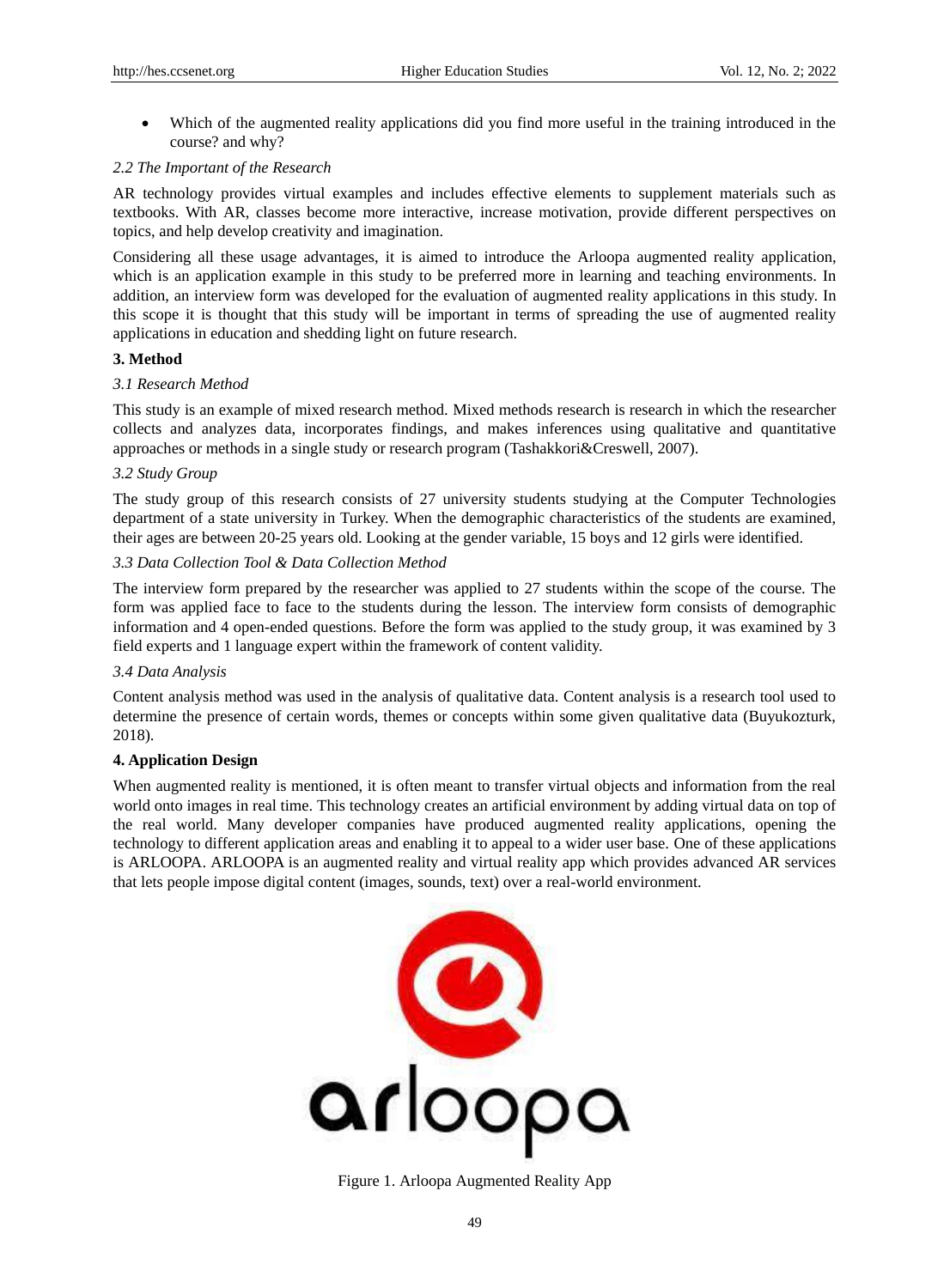#### *4.1 Arloopa's Key Features Include:*

- Marker-based, markerless and location-based AR
- Video, photo, GIF recording
- Social sharing
- In-app 3D objects library with diverse categories, such as animals, vehicles, educational objects, etc.



Figure 2. Arloopa Augmented Reality App

Within the scope of augmented reality applications in education course, students were asked to choose a lesson unit example and the integration of this unit into the classroom environment with the Arloopa augmented reality application was requested from the student groups.

In this study, the use of augmented reality applications in the field of science and health, one of the students' projects was chosen as a sample material. Augmented reality has a huge role in improving the healthcare industry. Just a few years after its first application in the industry, augmented reality has taken an important place in the routine of doctors and nurses, as well as in the lives of patients.

Within the scope of the course, students developed an application using the Arloopa AR application within the framework of the unit of science and health. In this research, students integrated the lung, an organ from the human body, into the virtual classroom environment with the Arloopa AR application. In this study, the lung image/digital content was integrated into the classroom environment with the ARLOOPA augmented reality application.



Figure 3. Integration of content into real environment with Arloopa AR application (I)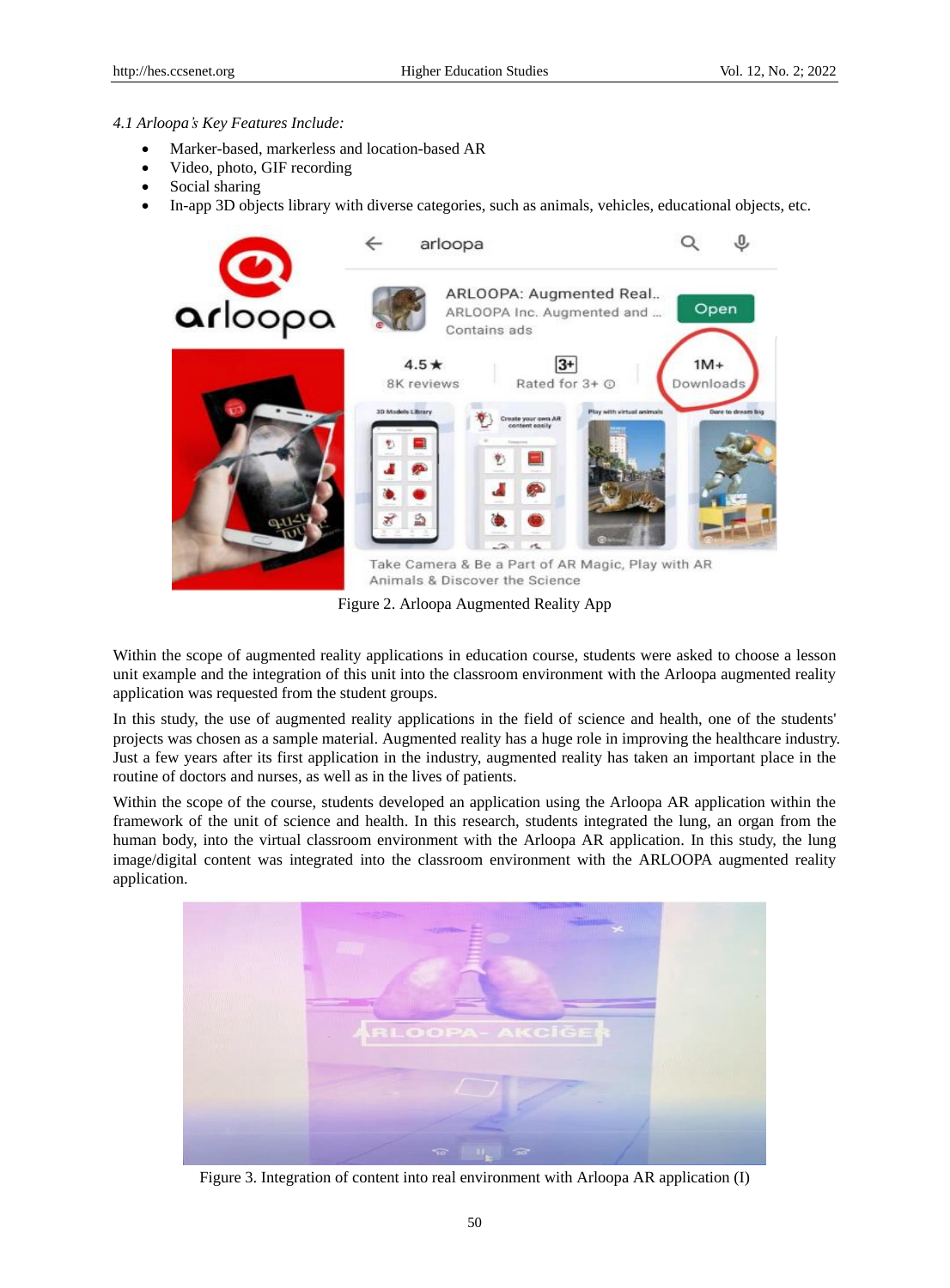

Figure 4. Integration of content into real environment with Arloopa AR application (II)

In this study, the lung image/digital content was integrated into the classroom environment with the ARLOOPA augmented reality application. In addition, information about the lung and its place in the human body are introduced through this integration. Below are the images of the application:

#### **5. Result & Discussion**

At the end of the process, an interview form was prepared to determine opinions from the students about the Arloopa application and the use of augmented reality applications in education in general. The interview form prepared by the researcher was applied to 27 students within the scope of the course. Content analysis was used to analyze the data. The findings are presented in the tables below:

|  | Table 1. Positive criteria regarding the use of AR applications from course content |  |  |  |  |
|--|-------------------------------------------------------------------------------------|--|--|--|--|
|  |                                                                                     |  |  |  |  |

| <b>Positive Criterias</b>         | f                           | $\%$ |
|-----------------------------------|-----------------------------|------|
| Make the lesson fun               | 15                          | 20.5 |
| Game based learning               | 12                          | 17.4 |
| Learning of intangible subjects   | 7                           | 10.9 |
| Contribution to creativity skills | 6                           | 9.2  |
| Motivation for the lesson         | 5                           | 8.8  |
|                                   |                             | 8.2  |
| Persistence in learning           | 3                           | 7.1  |
| Increase in academic achievement  | 3                           | 7.1  |
| Life long learning                | 2                           | 5.4  |
| Individualized teaching           | $\mathcal{D}_{\mathcal{L}}$ | 5.4  |
|                                   |                             |      |

According to the table above, the answers given by the students were analyzed and 55 answers were evaluated according to their percentages. When the percentages are evaluated, it has been determined that the frequency of the positive effects of the use of AR applications from the course content is about **"making the course fun".**  When the other answers are examined, it has been revealed that there is diversity (Game based learning, learning of intangible subjects, contribution to creativity skills etc).

Table 2. Negative criteria regarding the use of AR applications from course content

| Negative Criterias                      |    | %       |
|-----------------------------------------|----|---------|
| Some AR apps are paid                   |    | 25 51.0 |
| Eye pain/neck pain                      | 13 | - 26.5  |
| Lack of understanding of app objectives | 5  | 10.2    |
| Most app usage requires readiness       |    | 8.1     |
| Difficulty of use                       |    |         |

According to the table above, the answers given by the students were analyzed and 49 answers were evaluated according to their percentages. When the percentages are evaluated, it has been determined that the frequency of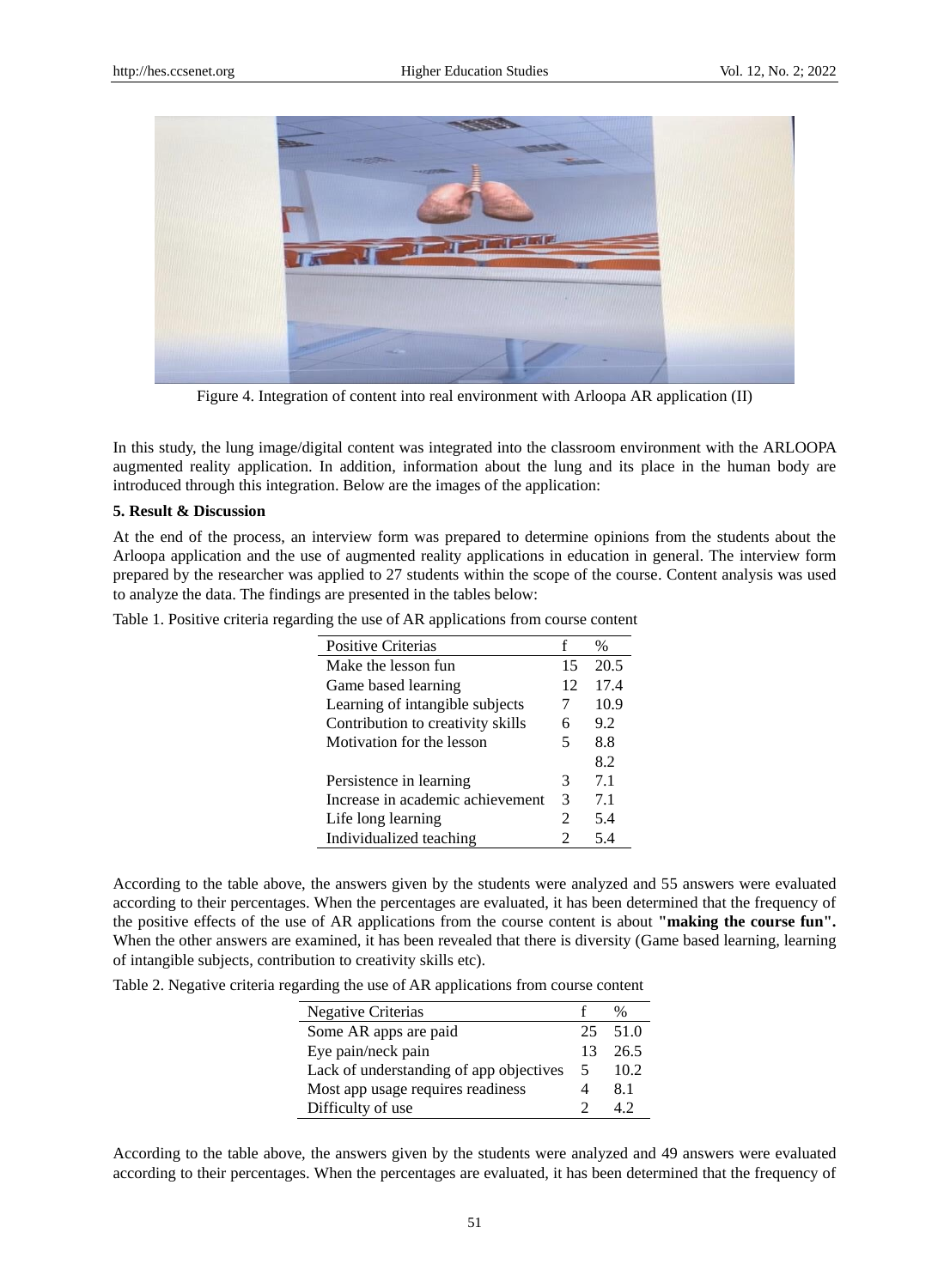the negative effects of the use of AR applications from the course content is about **"some AR apps are paid".** Apart from this, the detail that draws attention in many studies **"physical pains" (**eye pain- neck pain) were also emphasized by students.

Table 3. Request to use AR applications from other course content

| Answer | $\%$ |
|--------|------|
| Yes    | 95.2 |
| N٥     | 4.8  |

When the percentages were evaluated, 25 students supported the use of AR in other course contents. In addition besides Arloopa, students also stated that they found Mondly AR, Holo AR, Roar AR applications that were presented in the course useful.

When similar studies in the literature are examined; Waliyuddin & Sulisworo (2022), they produced a study using the Arloopa application. They studied on a research on High Order Thinking Skills and Digital Literacy Skills Instrument Test. The subject matter was the scale and comparison. Product trials were applied to 11th-grade students in Sleman, Indonesia. AR was created using the ARLOOPA application operated with android. As a result, an effective measurement tool has been developed by using the Arloopa application. Apart from this study, no similar research was found on the application of Arloopa. This situation was evaluated as a big gap in the field.

#### **6. Suggestions**

The research is aimed to introduce the Arloopa augmented reality application, which is an application example in this study to be preferred more in learning and teaching environments. In addition, an interview form was developed for the evaluation of augmented reality applications in this study. In this scope it is thought that this study will be important in terms of spreading the use of augmented reality applications in education and shedding light on future research.

Recommendations for future research within the scope of the study:

- Encouraging applied studies from primary education to university level in order to support the use of Arloopa and similar applications from course content.
- Based on the fact that the concept of augmented reality increases student academic success, provide necessary information and seminars to teachers so that they can use these applications in the classroom.
- When the literature is examined, it is seen that Arloopa and similar AR applications are rarely found in studies in the field of education, carrying out studies to increase the academic studies related to this field.

## **References**

- Azuma, R. T. (1997). A Survey of Augmented Reality. *Teleoperators and Virtual Environments, 6*(4), 355-385. https://doi.org/10.1162/pres.1997.6.4.355
- Boz, M. S. (2019). *Eğitimde Arttırılmış Gerçeklik Uygulamalarının Değerlendirilmesi.* Yenilik ve Eğitim Teknolojileri Genel Müdürlüğü. Ankara.

Buyukozturk, S. (2018). *Bilimsel Araştırma Yöntemleri*. Pegem Akademi Yayıncılık. Ankara.

- Demir, S., Yılmaz, İ., & Paksoy, T. (2020). *Augmented Reality in Supply Chain Management*. Logistics 4.0. p. 136-145. https://doi.org/10.1201/9780429327636-14
- Freitas, R., & Campos, P. (2008). *SMART: A System of augmented reality for teaching 2nd grade students.* Proceedings of the 22nd British Computer Society Conference on Human-Computer Interaction (HCI 2008), Liverpool John Moores University, UK. p. 27-30. https://doi.org/10.14236/ewic/HCI2008.26
- Kapucu, M., & Yıldırım, İ. (2019). Türkiye'de sanal ve artırılmış gerçeklik üzerine eğitimde yapılan çalışmalara ilişkin metodolojik bir inceleme. *Akademik Bakış Uluslararası Hakemli Sosyal Bilimler Dergisi, 73*, 26-46. Retrieved from https://dergipark.org.tr/tr/pub/abuhsbd/issue/47888/761229
- Ke, F., & Hsu, Y. C. (2015). Mobile augmented-reality artifact creation as a component of mobile computer-supported collaborative learning. *The Internet and Higher Education, 26*, 33-41. https://doi.org/10.1016/j.iheduc.2015.04.003

Kerawalla, L., Luckin, R., Seljeflot, S., & Woolard, A. (2006). Making it real: Exploring the potential of